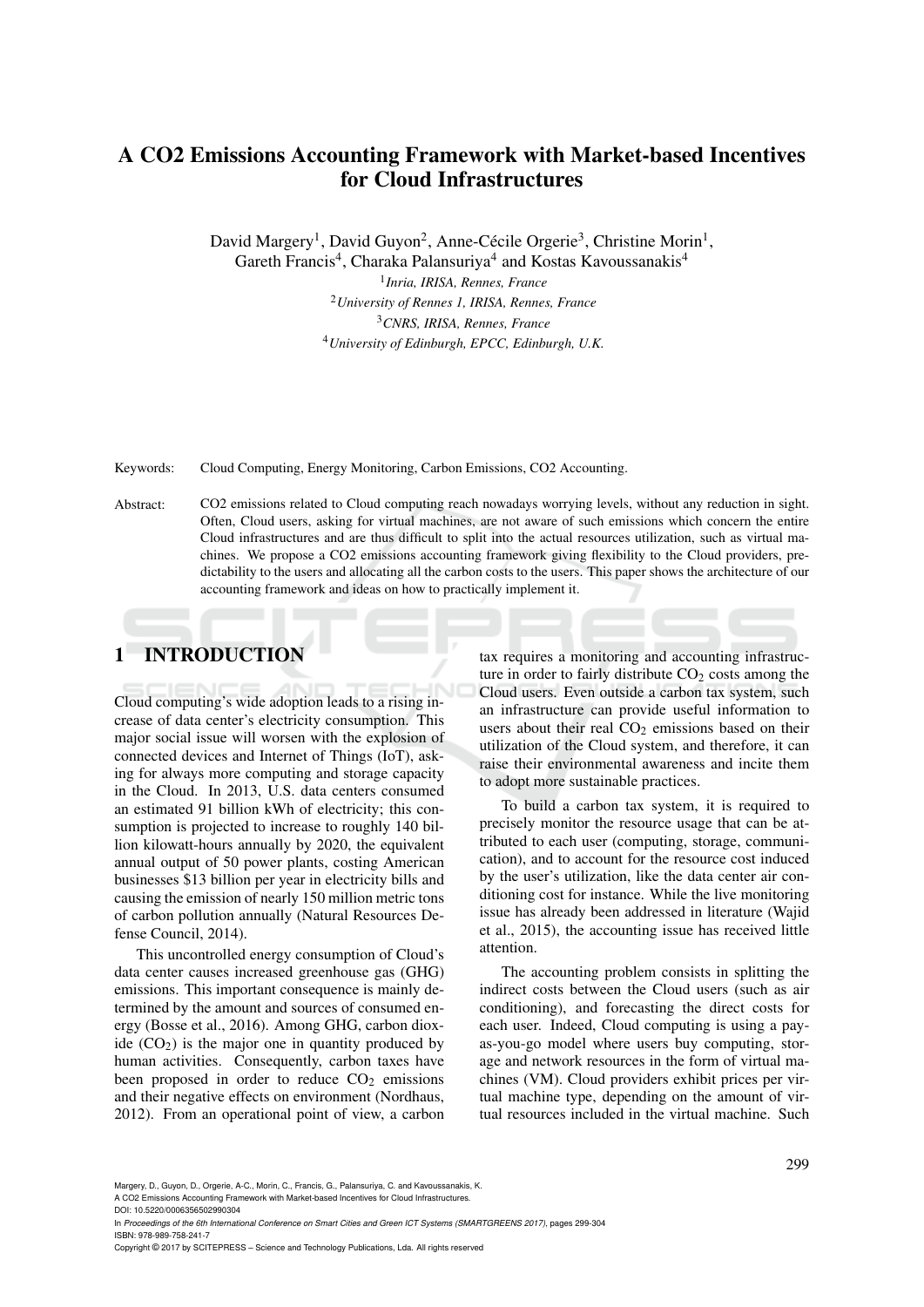a model involves an *a priori* cost which is known by the user upon purchase as opposed to an *a posteriori* cost based on a precise monitoring of the resources really used and thus, provided to the user at the end of its Cloud resources utilization. Such an accounting model has to be flexible enough for the Cloud providers to be attractive, and it should provide to the users a predictable cost. From an external third-party organization, the carbon tax accounting system needs to be certified: for a given period of time, all the carbon emissions of the data center must be equal to the overall carbon emissions charged to the users.

In this paper, we propose a  $CO<sub>2</sub>$  emissions accounting framework giving flexibility to the Cloud providers, predictability to the users and allocating all the carbon costs to the users. We provide the architecture of our accounting framework and ideas on how to practically implement it. We argue that instead of trying to keep the difference between predicted and real  $CO<sub>2</sub>$  emissions as low as possible at any time, an effective framework could consider this difference as a flexible capital to support an economical approach for users' energy-awareness.

The paper is organized as follows. Section 2 provides motivational examples and the context of this work. The related work is presented in Section 3. Our proposed architecture is described in Section 4. Section 5 discusses the advantages and drawbacks of our approach and provides ideas for implementing it in real Cloud infrastructures. Section 6 concludes this work.  $\Box$   $\Box$   $\Box$   $\Box$   $\Box$ TECHNO

# 2 CONTEXT AND MOTIVATION

#### 2.1 From the Cloud User Point of View

Cloud users are renting virtual machines (VM) on a pay-as-you-go basis. The energy consumption of their virtual machine depends on the resource utilization (CPU, memory, disk, network) and on the infrastructure power management (cooling cost, resource allocation management, etc.) (Kurpicz et al., 2016). The  $CO<sub>2</sub>$  emissions depends on the energy consumption and on the electricity mix (Wajid et al., 2015). One could compute these costs at each time and divide them proportionally to the number of resources booked by each VM. However, it would mean that identical VMs running the same computation could have really different costs. Indeed, if a VM is alone on the infrastructure at a given time, then it would support the entire infrastructure cost, while this same VM during a busy period would account for a much lower cost. Such an accounting model, with high variations

over the time, would provide great unpredictability to users, and is thus not desirable.

On the contrary, we argue for a shift of the prediction responsibility from the user to the provider. The Cloud provider gives a CO<sub>2</sub> cost for a VM upon its purchase. This cost depends on the VM size and can vary over time, but it cannot change for VMs already paid. So, the provider has to carefully monitor resource consumption, infrastructure costs and electricity mix to entirely attribute the  $CO<sub>2</sub>$  emissions to its users for a given period of time (a month for instance).

# 2.2 From the Cloud Provider Point of View

The Cloud provider is responsible for assigning all the  $CO<sub>2</sub> \text{ costs to the users over a long period (a month for }$ instance). A third-party, like a governmental organization could be in charge of certifying the summary of provider's  $CO<sub>2</sub>$  accounts. The accounting model described above does not aim at being as accurate as possible. Indeed, the provider could compute the difference between invoiced and real costs at the end of each VM booking and it could directly pass on this difference to the next client. However, such a system does not give any flexibility to the provider. Instead, we argue for a flexible model, fixed by the provider itself, and following market opportunities.

The provider is then responsible for dealing with the difference between invoiced and real costs. It fixes its own  $CO<sub>2</sub>$  cost model for its VMs, and it can choose not to make direct adjustments, but to use this difference as a capital to invest. For instance, this capital can be reinvested to reduce the cost of VMs when the electricity mix is better or when cooling costs are lower (at night for instance with free cooling). This capital with its associated cheap offers would constitute a market-based incentive to increase users' energy-awareness. This accounting framework also favors energy-aware behavior from the Cloud providers as they need to invoice all the  $CO<sub>2</sub> \text{ costs}$ to the users. So, in order to be competitive, they need to have  $CO<sub>2</sub>$  costs as low as possible. It creates then a strong incentive to switch off unused servers or perform over-commitment on servers hosting VMs with low workload.

## 3 RELATED WORK

The carbon emissions of users' virtualized resources mainly depend on their power consumption. The power consumption attributed to a user is not equal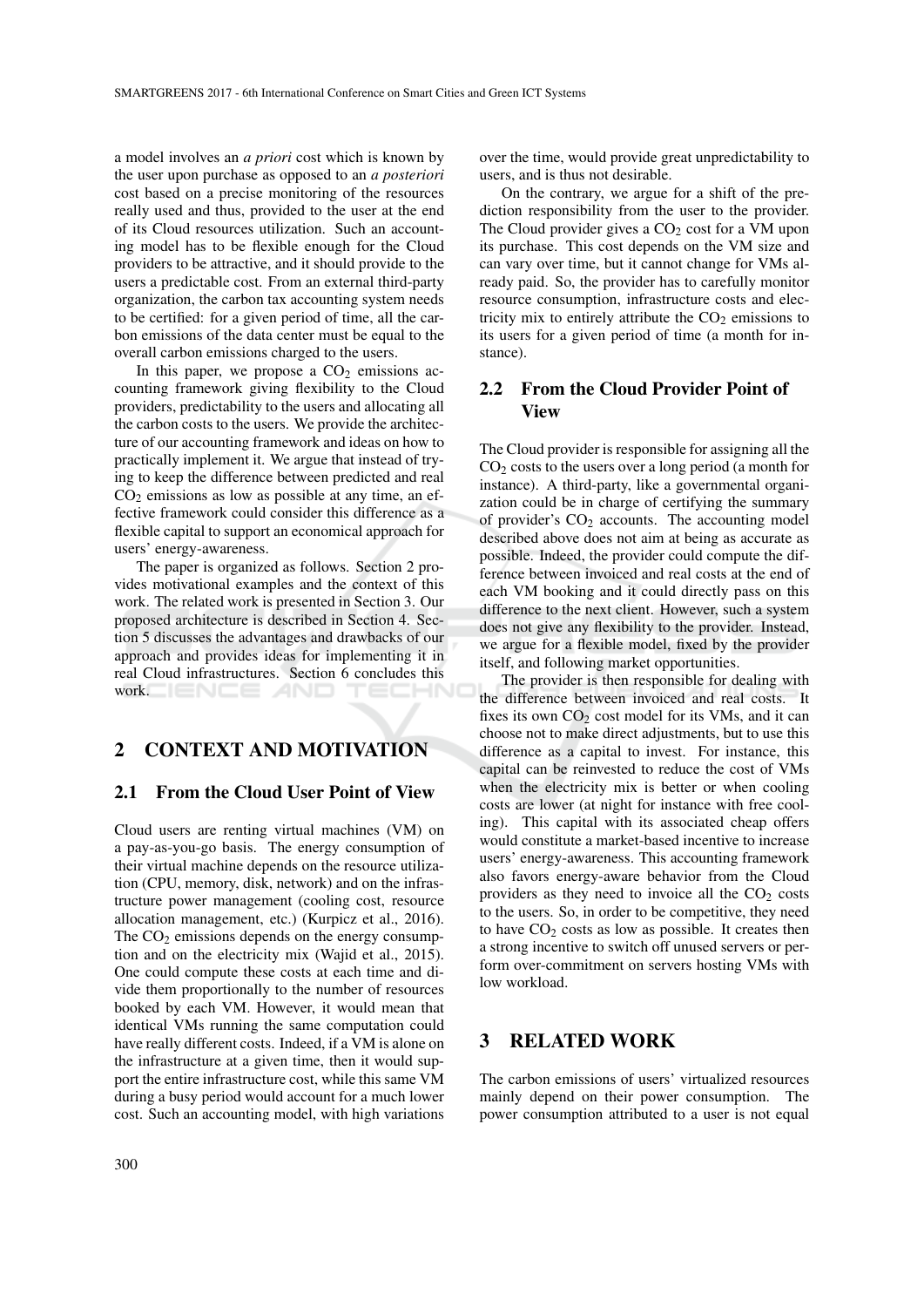to the total server power consumption when the user is not using all the server's resources. A fine-grained monitoring of the power consumed by each VM on a server is necessary in order to be able to estimate their carbon emissions. Several VM power models have been proposed in literature with different implementations. They are usually based on counters (hardware or software) in order to monitor the resource usage. Their accuracy thus depends which resources are selected, how they are monitored and which formulas are used to estimate the VM power consumption from the monitoring data, such as linear regression (Kim et al., 2011) (Wu et al., 2016), polynomial regression (Xiao et al., 2013), machine learning (Yang et al., 2014) or tree regression based approach (Gu et al., 2015). In these studies, estimation errors typically fluctuate from 2 to 5%.

Research studies start to include ecologicalrelated factors in their optimization algorithms. Bosse *et al* introduces GHG emissions into the system availability and cost optimization problem of faulttolerant IT services (Bosse et al., 2016). Experiments show that, for a slightly increased cost, a significant reduction in GHG emissions is possible. Similarly, Khosravi *et al* propose a VM placement algorithm taking into account Cloud sites' PUE and their carbon footprint (Khosravi et al., 2013). While maintaining the same level of QoS, their solution manages to reduce the power consumption and  $CO<sub>2</sub>$  emissions.

Workload predictions as well as green energy availability predictions bring an important contribution in reducing  $CO<sub>2</sub>$  emissions as it offers the ability to adapt system configurations in order to face future trends. Cloud resources usage can be predicted for a given Cloud by using Extreme Learning Machine algorithm on VM usage traces and user behavior (Ismaeel and Miri, 2016). Sharma *et al* present a prediction model for green energy availability (Sharma et al., 2010). The model is able to predict next day energy harvesting based on weather forecasts. They improved accuracy by 27% with machine learning techniques (Sharma et al., 2011).

The existing studies show the ability to monitor VMs power consumption, the inclusion of GHG emissions factor in algorithms and also the possibility to predict availability of green energy as well as Cloud users workload. However, to the best of our knowledge, no work is handling the difference between predictions and calculated estimations of effective  $CO<sub>2</sub>$  emissions. Enabling quotes would allow Cloud providers to bill the  $CO<sub>2</sub>$  emissions of a Cloud VM to the final user.

### 4 PROPOSED ARCHITECTURE

Figure 1 presents the high level architecture for enabling a provider to attribute  $CO<sub>2</sub>$  emissions to endusers. This system allows users to access information about resource usage (past and present),  $CO<sub>2</sub>$ emissions (estimated and attributed) for the VMs they run, and to quotes for  $CO<sub>2</sub>$  emissions that will be attributed to their future usage. Moreover, external services named Third Party Cloud Brokers can select platforms emitting the smallest amount of carbon between several Cloud providers to execute an application.



Figure 1: High level architecture of a  $CO<sub>2</sub>$  emissions accounting framework.

In order to accurately predict the carbon emissions, the system needs to compute current and historical data. The current data is retrieved by communicating with the Infrastructure Monitoring Service and Third Party Information Services components. The historical data comes from the Database and Third Party Information Services. These components are presented in details below.

#### 4.1 Infrastructure Monitoring Service

The Infrastructure Monitoring Service accesses the underlying hardware and software infrastructure which belongs to the Cloud provider. Thus, it knows the hardware data of each server: its energy efficiency, its availability and down times (planned and unexpected). As for the software infrastructure, it collects the amount of resources used by each VM. It is used to compute a cost per resource type as presented to the user.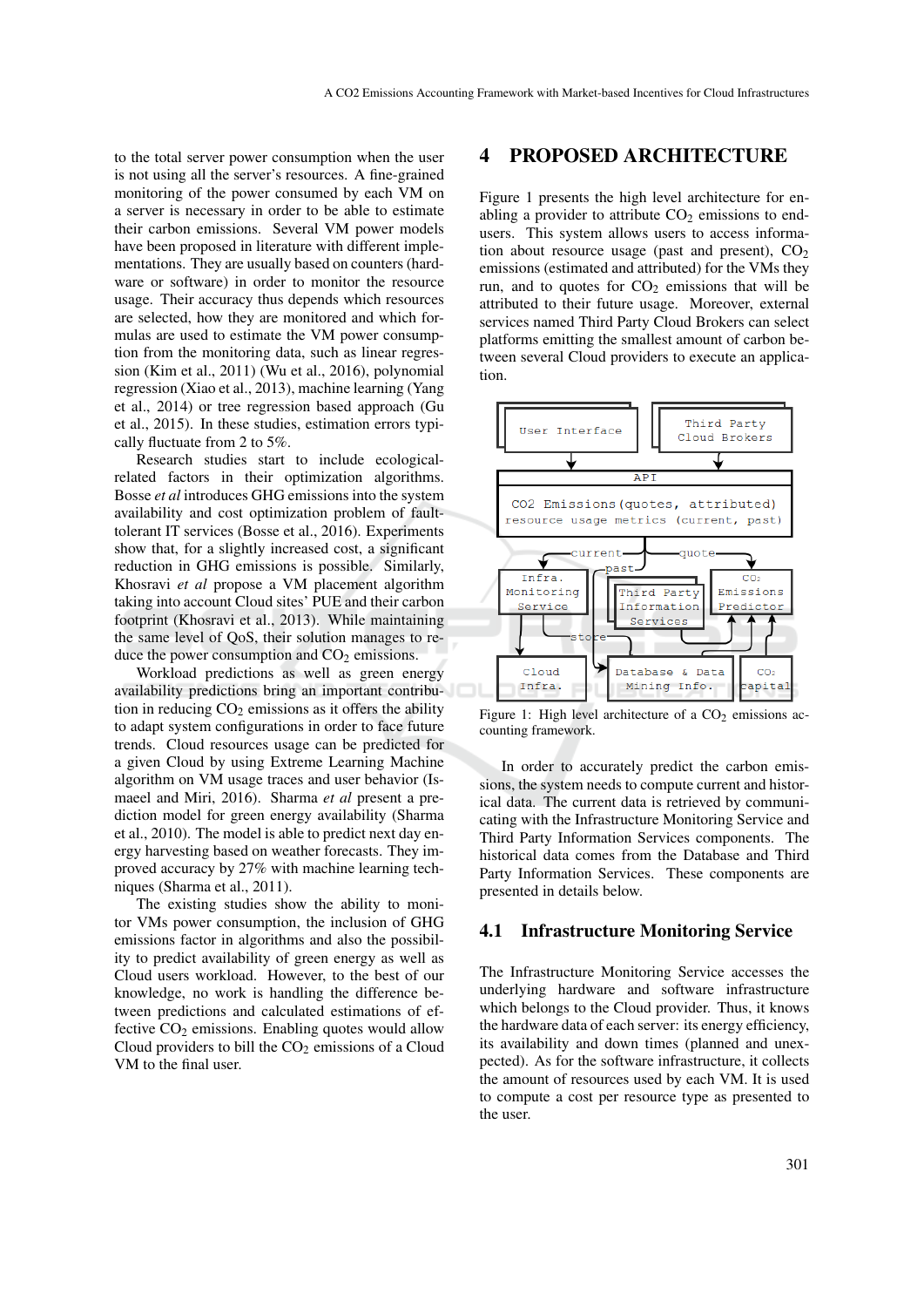#### 4.2 Third Party Information Services

To increase the accuracy of the carbon emissions prediction, the model gathers information from external services. They can be of different types and sources. The electricity power grid service provides information about the current Carbon Intensity Factor (CIF). The CIF represents the amount of carbon emitted for a given quantity of electricity provided by the power grid. The value of CIF varies over time depending on the electricity's origin (renewable or not). Other information sources can be used depending on the electricity used. For instance, weather forecast services can help predicting the production of solar panels.

### 4.3 Application Programming Interface

The Application Programming Interface (API) gives clients access to resource usage metrics for their VMs. It also provides a quote system that informs the clients about the  $CO<sub>2</sub>$  emissions that will be attributed to their VMs. The quote system publishes the period for which the quote is valid, binding the Cloud provider to attribute  $CO<sub>2</sub>$  emissions according to that quote. This allows clients, who are in control of resource usage (i.e. they can deploy additional VMs), to predict  $CO<sub>2</sub>$  emissions that will be attributed to their usage, enabling them to make provisioning decisions based only on parameters under their control.

# 4.4 Database and Data Mining Information

The data from the Infrastructure Monitoring Service and Third Party Information Services is gathered and stored in the Database. The former stores static information such as the energy efficiency of servers as well as non-static information such as planned down time of servers. The Database also saves periodically information about the current CIF value and the other third party-related information.

The Data Mining Information provides the data needed by  $CO<sub>2</sub>$  Emission Predictor. It can give the variation trend of the CIF associated to a specific time period for instance.

#### 4.5  $CO<sub>2</sub>$  Emissions Predictor

In order to offer quotes, the provider must be able to forecast resource usage and energy provisioning. The forecast and quote calculations are based on a mix of current data and historical data patterns retrieved by mining data stored in the Database. For example, records such as the past variation trend of the CIF for

a specific time period can have a significant impact on the accuracy of the prediction. Prediction accuracy can also be increased by including factors that have an effect on  $CO<sub>2</sub>$  emissions. Such factors can be seasonal changes or the prediction of green energy availability (wind energy, solar energy).

Internal information is as important as external information. The Infrastructure Monitoring Service component allows to figure out which servers are likely to be available to satisfy a request and their  $CO<sub>2</sub>$  footprint. Some servers may be less energy efficient and therefore have a greater carbon footprint. The past carbon emission attribution is gathered from the Database records. Users can ask for a collection of their historical carbon emissions for a specific time period. After data is retrieved from the Database, the collection is created and sent to the user through the API.

The prediction algorithm is left to Cloud providers' discretion as it is part of the market-based incentive. They can indeed choose to underestimate or to overestimate their  $CO<sub>2</sub>$  emissions predictions at some point in order to attract clients. The difference between the billed cost (depending on the predictions and policy of the Cloud provider at a given time) and the real cost is managed by the  $CO<sub>2</sub>$  Capital.

# 4.6  $CO<sub>2</sub> Capital$

**HN** 

At the infrastructure level, the provider can measure the total power consumption, and using external sources, the total  $CO<sub>2</sub>$  emissions attributable to its infrastructure. Comparing this latter value with the sum of  $CO<sub>2</sub>$  emissions attributed to users provides a way to measure the difference induced by the Cloud policy. These differences are accumulated over time in the  $CO<sub>2</sub>$  Capital. In order to keep this capital under an acceptable threshold, it can be taken into account by the prediction algorithm, or by a business policy (not described in the architecture) sitting between the API and the Predictor. Please note that this capital can be negative when estimation is too high and thus users are attributed more  $CO<sub>2</sub>$  emissions than attributable to the infrastructure.

### 5 DISCUSSION

In this section, we discuss the pitfalls to avoid for implementing the proposed accounting framework.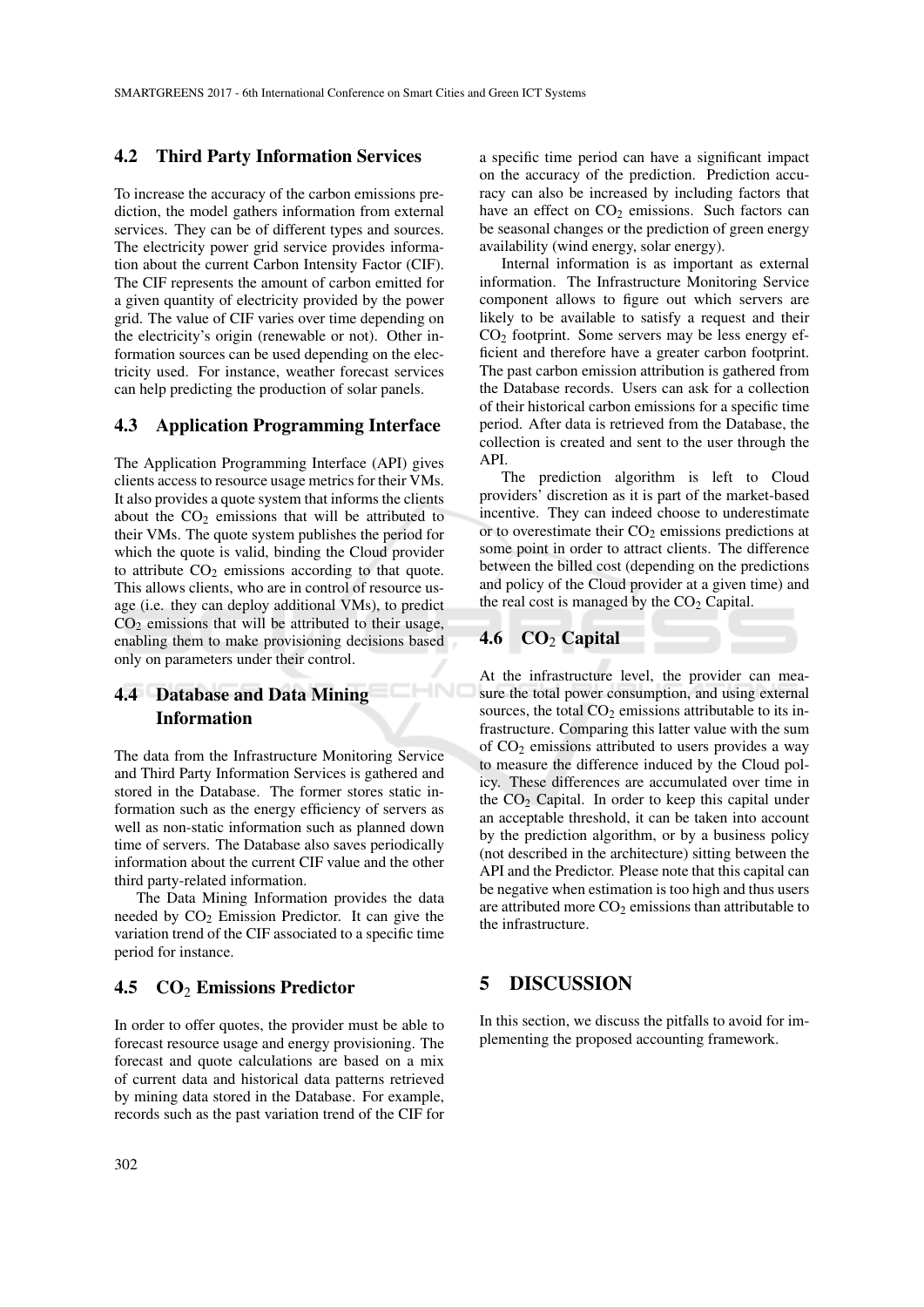### 5.1 Architecture Difficulties

The architecture presented in this paper relies on the capacity to get real-time information about the energy sources and their  $CO<sub>2</sub>$  intensity at the level of each Cloud infrastructure. While it is quite easy to get that information country-wide or to rely on contractual promises made by the energy provider, it might be difficult in practice to get that information in the general case. Indeed, some green energy accounted for in the country-wide energy mix will probably already have been sold as such.

A second issue with this architecture is that it does not include a mechanism to protect an infrastructure provider from users massively changing their behavior to adapt their workload to the current quote for  $CO<sub>2</sub>$  emissions. This in turn would impact the accuracy of the workload prediction component of the CO<sup>2</sup> Emission Predictor, always increasing the error made during prediction. Some form of user behavior modeling might be necessary to be able to keep predictions accurate, or some business model component to link quotes to clients using Service Level Agreements and base quotes not on periods but on expected resources usage.

#### 5.2 Certification

The presented architecture exhibits good properties only if the  $CO<sub>2</sub>$  Capital stays very low. This is what ensures that globally all CO<sub>2</sub> emissions estimated for the infrastructure are passed on to users.

On the one hand, it seems relatively easy to accurately measure power consumption at the infrastructure level, using the same perimeter as in PUE calculations, and to certify that value. In the same vein, a certification authority could independently monitor power sources, and certify the  $CO<sub>2</sub>$  emissions that need to be attributed to users.

On the other hand, getting a certifiable view of all  $CO<sub>2</sub>$  emissions attributed to users is more complex. Some form of publicly auditable record of  $CO<sub>2</sub>$  emissions attributed to every client must be made available, raising confidentiality issues. Some form of block-chain usage might help here (Swan, 2015).

The difference between the  $CO<sub>2</sub>$  emissions to attribute and those attributed to clients builds up over time in the  $CO<sub>2</sub>$  Capital. Further work is needed to understand the properties required for the  $CO<sub>2</sub>$  capital so as to limit side effects in the way  $CO<sub>2</sub>$  emissions are attributed.

At a global scale, our initial thoughts are that the  $CO<sub>2</sub>$  Capital must stay within a few percent of total  $CO<sub>2</sub>$  emissions over a year. Maybe a higher threshold

should be required at the scale of a week, a month, etc. Another threshold could be set per client, so that eco-aware clients do not benefit from the presence of other users that don't care about  $CO<sub>2</sub>$  emissions. This would avoid shifting all  $CO<sub>2</sub>$  emissions to clients that do not report their carbon footprint, so as to offer unrealistic reports to eco-aware clients.

#### 5.3 Quotes and Business Logic

We have said very little until now about the contents of quotes, other than the fact that they give users the amount of attributed  $CO<sub>2</sub>$  per unit of usage of resources over a period of time in the future. We anticipate that providers might want to offer different quotes for different periods, different quotes for different VM sizes, or for different hardware zones or regions. The provider could even attempt to sell at a higher price usage of the part of energy he gets from renewable sources, in an attempt to partition its user base between clients for which environmental impact is important and others. As long as it can stay certified while doing this, it is possible, thus enabling a dynamic and competitive eco-system of eco-aware providers.

#### 5.4 VM  $CO<sub>2</sub>$  Emissions

As seen in the related work, the literature has focused on modeling the power consumption of a single VM. These models are seldom able to take into account the infrastructure costs of the VM, for example, the amount of unusable memory on the VM's host because of the effective size of the VM.

With the presented architecture, it only important to have an accurate enough VM power model so that the clients have little opportunity to change their behavior to beat the system to be attributed less  $CO<sub>2</sub>$  emissions than the system would do. It is important to note that there is no value for real  $CO<sub>2</sub>$  emissions. The difference does not lie between an objective value measured after the fact and the value attributed to a VM according to the quote given to the client by the provider. It lies between the value attributed to a VM and calculated using the power model at the VM level and the one using the power model at the infrastructure level. As the complete model takes into account the infrastructure contribution to power consumption, and that the quote system does not, there are optimization opportunities for clients.

Because the optimization opportunities come from infrastructure costs more than from inaccurate power modeling, the focus of an infrastructure